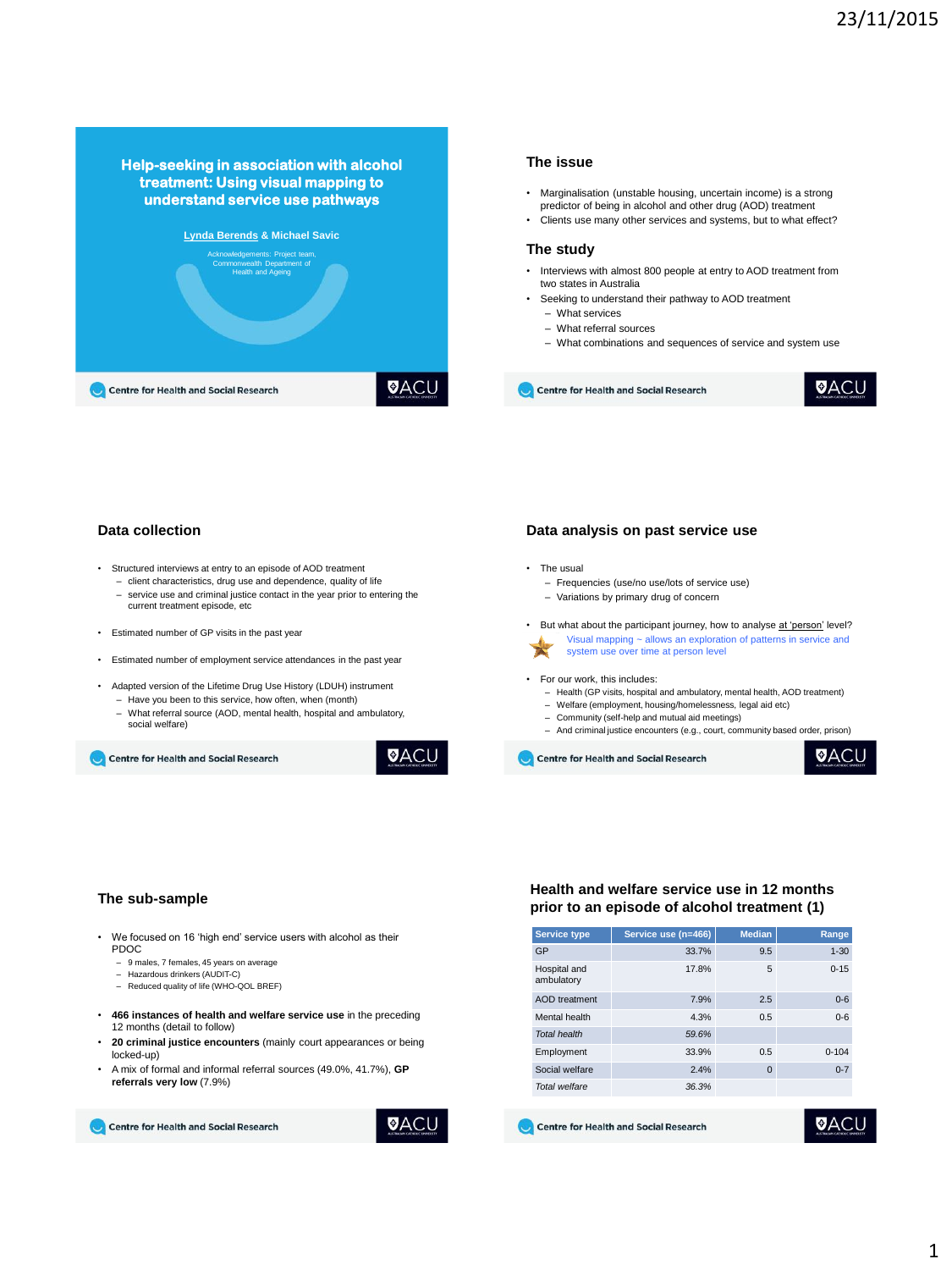# **Health and welfare service use in 12 months prior to an episode of alcohol treatment (2)**

| <b>Service type</b>        | Service use (n=466) | <b>Median</b> | Range     |  |
|----------------------------|---------------------|---------------|-----------|--|
| <b>GP</b>                  | 33.7%               | 9.5           | $1 - 30$  |  |
| Hospital and<br>ambulatory | 17.8%               | 5             | $0 - 15$  |  |
| <b>AOD</b> treatment       | 7.9%                | 2.5           | $0 - 6$   |  |
| Mental health              | 4.3%                | 0.5           | $0 - 6$   |  |
| <b>Total health</b>        | 59.6%               |               |           |  |
| Employment                 | 33.9%               | 0.5           | $0 - 104$ |  |
| Social welfare             | 2.4%                | $\Omega$      | $0 - 7$   |  |
| Total welfare              | 36.3%               |               |           |  |
|                            |                     |               |           |  |
|                            |                     |               |           |  |

Centre for Health and Social Research



# **Representing the data visually**

- Each participant's service use was plotted on a timeline. Service use was coded by colour.
- Referral source was coded by shape.
- 





Centre for Health and Social Research



**Pathway 1: Continuity in alcohol and other drug treatment** (across at least 3 consecutive months)







**Pathway 2: No / very little AOD treatment Pathway 3: Health service use, occasional AOD tx**